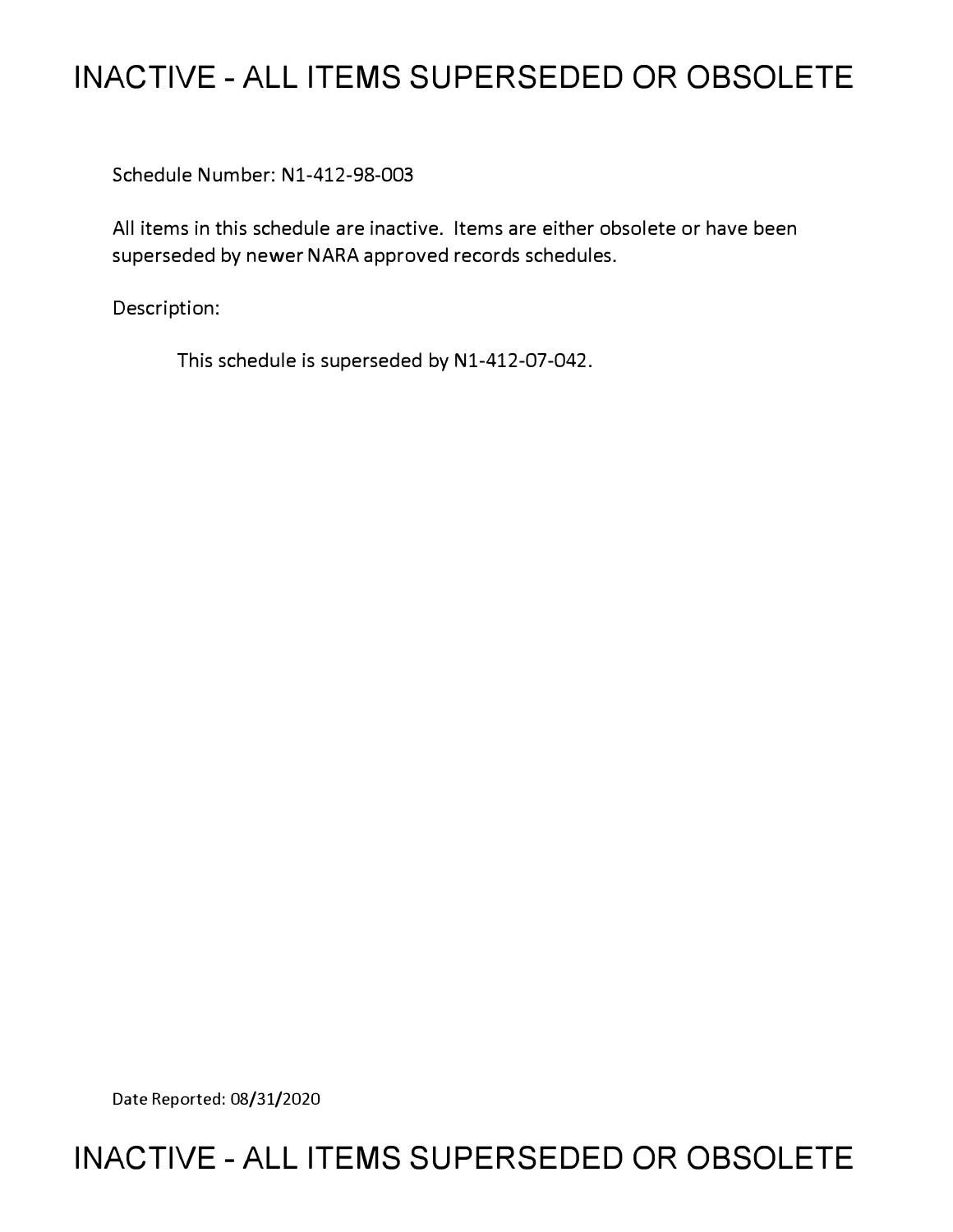|                                                                                      | <b>REQUEST FOR RECORDS DISPOSITION AUTHORITY</b>                                              |                          | LEAVE BLANK (NARA use only) |                                                                                                                             |                                                                        |
|--------------------------------------------------------------------------------------|-----------------------------------------------------------------------------------------------|--------------------------|-----------------------------|-----------------------------------------------------------------------------------------------------------------------------|------------------------------------------------------------------------|
| (See Instructions on reverse)                                                        |                                                                                               |                          |                             | <b>JOB NUMBER</b><br>$N1 - 412 - 98 - 3$                                                                                    |                                                                        |
|                                                                                      | TO NATIONAL ARCHIVES and RECORDS ADMINISTRATION (NIR)                                         |                          |                             | DATE RECEIVED                                                                                                               |                                                                        |
| WASHINGTON, DC 20408                                                                 |                                                                                               |                          |                             | 08/31/98                                                                                                                    |                                                                        |
| FROM (Agency or establishment)<br>Environmental Protection Agency                    |                                                                                               |                          |                             | NOTIFICATION TO AGENCY                                                                                                      |                                                                        |
| <b>2 MAJOR SUBDIVISION</b>                                                           |                                                                                               |                          |                             | In accordance with the provisions of 44                                                                                     |                                                                        |
| Office of Prevention, Pesticides, and Toxic Substances<br><b>3 MINOR SUBDIVISION</b> |                                                                                               |                          |                             | USC 3303a the disposition request,<br>including amendments, is approved except<br>for items that may be marked "disposition |                                                                        |
| Office of Pesticide Programs                                                         |                                                                                               |                          |                             | not approved" or "withdrawn" in column 10                                                                                   |                                                                        |
|                                                                                      | 4 NAME OF PERSON WITH WHOM TO CONFER                                                          | <b>5 TELEPHONE</b>       |                             | <b>DATE</b>                                                                                                                 | ARCAINIST OF THE UNITED STATES                                         |
| Rachel Van Wingen                                                                    |                                                                                               | $(202)$ 260-9709         |                             | $5 - 25 - 99$                                                                                                               |                                                                        |
| <b>6 AGENCY CERTIFICATION</b>                                                        |                                                                                               |                          |                             |                                                                                                                             |                                                                        |
| Agencies,<br>DATE                                                                    | is not required.<br>SIGNATURE OF AGANCY REPRESENTATIVE<br>Kachel Vanwens<br>Rachel Van Wingen | is attached, or<br>TITLE |                             | has been requested<br>Agency Records Officer                                                                                |                                                                        |
| $\overline{7}$                                                                       |                                                                                               |                          |                             | 9 GRS OR                                                                                                                    | 10 ACTION                                                              |
| <b>ITEM</b><br>8<br><b>NO</b>                                                        | DESCRIPTION OF ITEM AND PROPOSED DISPOSITION                                                  |                          |                             | SUPERSEDED<br><b>JOB CITATION</b>                                                                                           | TAKEN (NARA<br>USE ONLY)                                               |
|                                                                                      | See attached U S EPA Records Control Schedule 335H                                            |                          |                             |                                                                                                                             |                                                                        |
| 115-109                                                                              | NOT TEAD-00-634-4064<br>$M$ th                                                                | Capy to concess, NWMD,   |                             | $N_{\ell}$                                                                                                                  | ×<br>STANDARD FORM 115 (REV 3-91)<br>Prescribed by NARA<br>36 CFR 1228 |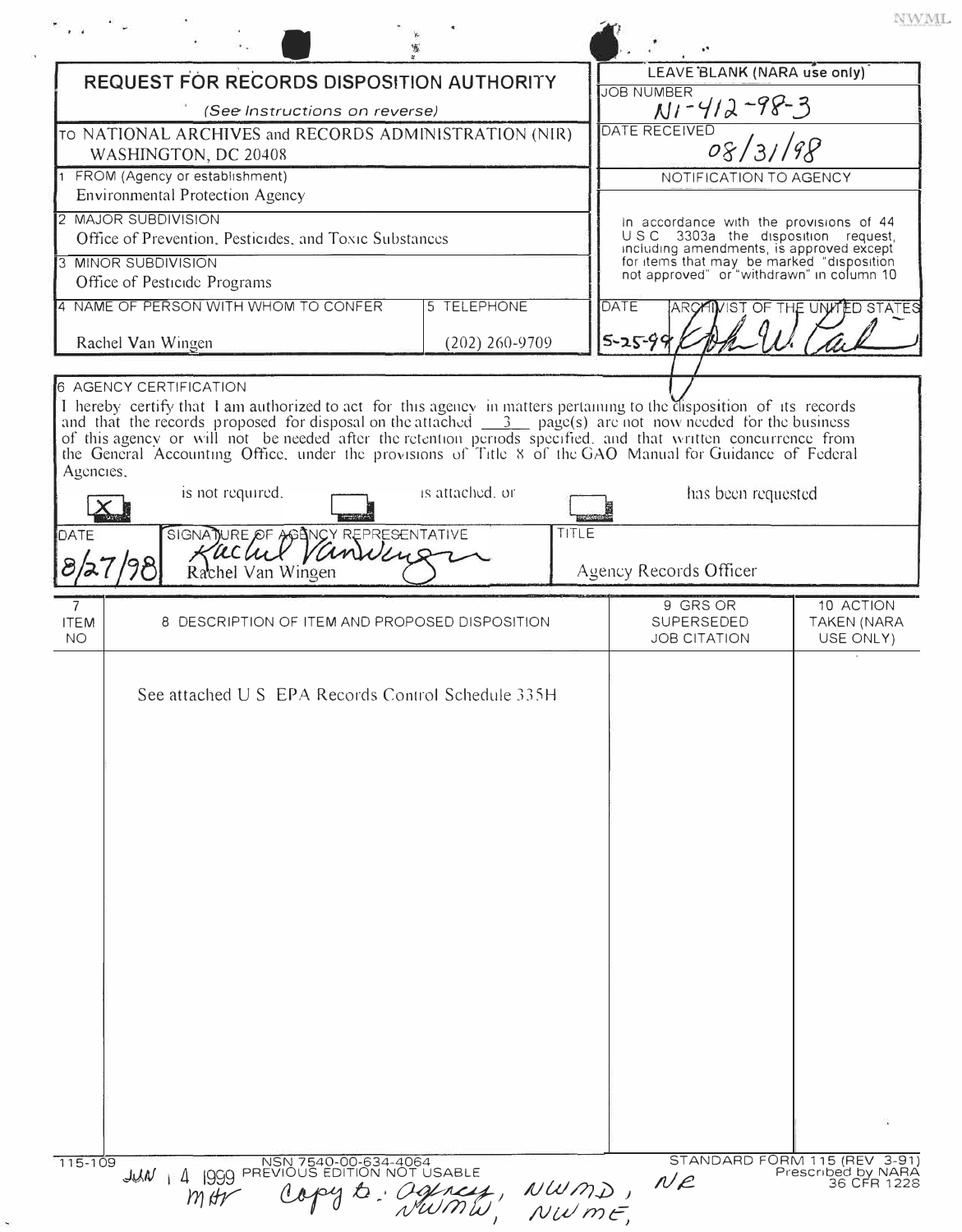---

**NWML** 

## **U.S. EPA RECORDS SCHEDULE**

**SERIES TITLE:** Pesticide Document Management System (PDMS): Registrant Registered Studies

**PROGRAM:** Pesticides

**EPA SERIES NO:** 335

**AGENCY FILE CODE:** PEST 335

**NARA DISPOSAL AUTHORITY:** Nl-412-98-3 (Use this number to retire records to the FRC)

**APPLICABILITY:** Headquarters

#### *IDENTIFYING INFORMATION:*

**DESCRIPTION:** Records consist of published and unpublished technical documents submitted to EPA by registrants, experimenters, or other government agencies in support of, but not limited to, registration actions, petitions for tolerances, 24C's, section 18's, registration standards/special reviews, and data call-ins. The records pertain to pesticide chemistry, use, efficacy, residues, toxicology, exposure, and risks assessments, and support registration actions. (This series previously scheduled as Technical Data Files for permanent retention under NCl-412-85-24/24.)

**ARRANGEMENT:** Arranged by master record identification number (MIRD).

**TYPE OF RECORDS:** SPECIFIC RESTRICTIONS:<br>
Case files Confidential Business Confidential Business Information

**MEDIUM: VITAL RECORD:** 

Paper, microfilm, electronic Yes

**FUNCTIONS SUPPORTED:**  Program operations

#### **SPECIFIC LEGAL REQUIREMENTS:**

Federal Insecticide, Fungicide, and Rodenticide Act, as amended, Section 3(2) 40 CFR 152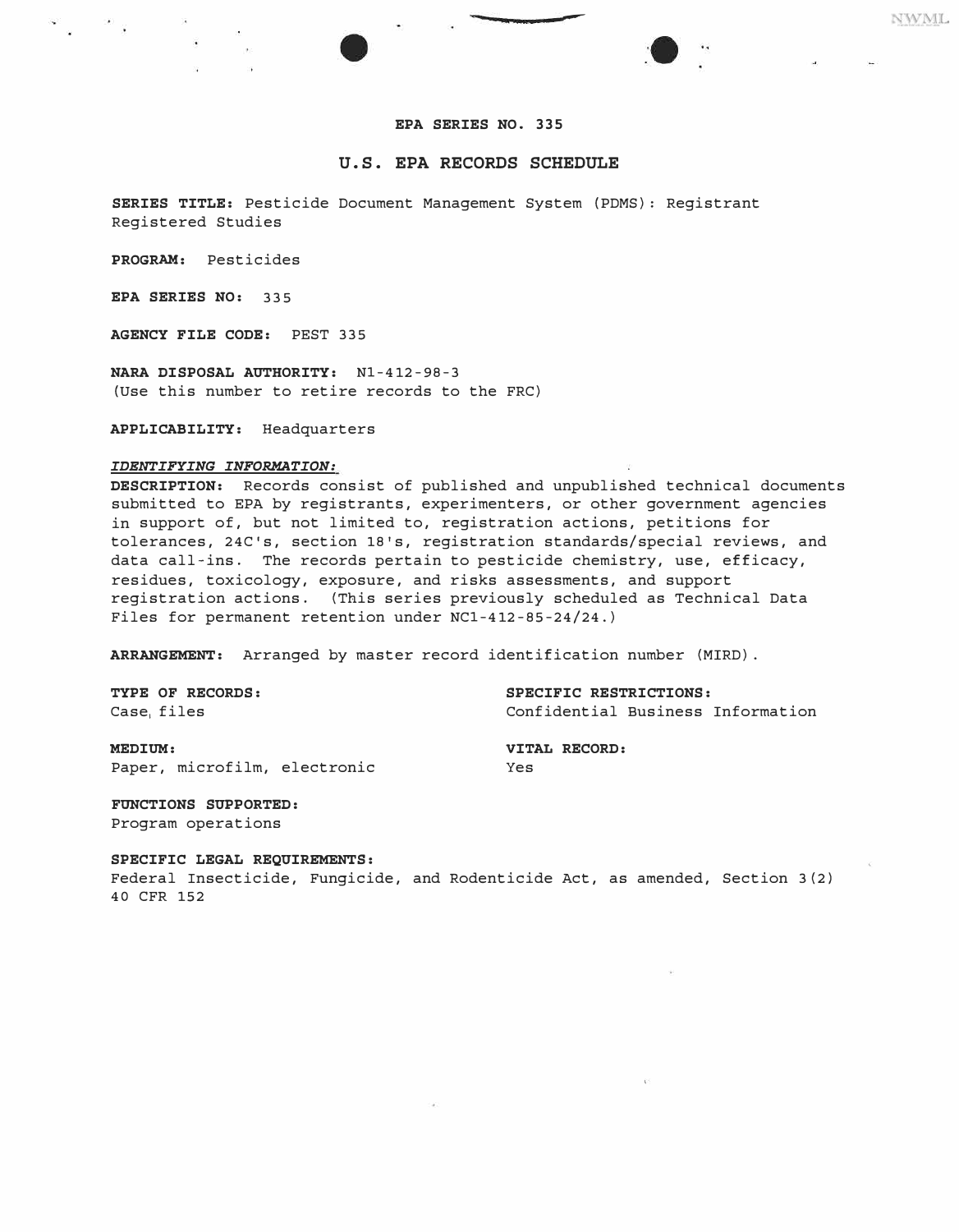

*FINAL DISPOSITION: TRANSFER TO FRC PERMITTED:* 

## *EPA SERIES NO. 335*

### *DISPOSITION INFORMATION:*

| FINAL DISPOSITION:                                                                   | <b>TRANSFER TO</b> |
|--------------------------------------------------------------------------------------|--------------------|
| a(1). Paper records dated prior to<br>June 1996: Disposable                          | N <sub>O</sub>     |
| a(2). Paper records dated June 1996<br>to present: Permanent                         | Yes                |
| b(1). Microform copies dated 1963 to<br>1996: Permanent                              | Yes                |
| b(2). Office microform copy dated<br>1963 to 1996: Disposable                        | No.                |
| c. Electronic versions created with<br>office automation applications:<br>Disposable | No                 |

*FILE BREAK INSTRUCTIONS:* See disposition instructions.

## *DISPOSITION INSTRUCTIONS:*

a(l). Keep in office until conversion to microform has been completed and microform is verified for completeness, then destroy.

a(2). Break file at end of calendar year and retire to FRC. Transfer to the National Archives when 10 years old.

b(l). Break file at end of calendar year. Retire one silver halide and one diazo copy to the FRC along with finding aids and indexes. Transfer to the National Archives when 10 years old. If microfilm does not meet requirements of 36 CFR 1230.10 and 36 CFR 1230.20, retire paper to FRC in place of microfilm when 10 years old. Destroy microfilm when no longer needed.

b(2) . Destroy when no longer needed.

c. Delete when record copy is generated.

### *APPLICATION GUIDANCE:*

*REASONS FOR DISPOSITION:* Disposition previously approved by the National Archives. Series has been modified to include multimedia formats.

*AGENCY-WIDE GUIDANCE:* Records information is entered into the Pesticide Document Management System (PDMS) , EPA 343.

Records that are microfilmed, must be produced in accordance with standards in CFR 1230.10 and 36 CFR 1230.20.

As required by 36 CFR 1228.58, records with special restrictions such as confidential business information (CBI) must be shredded or otherwise definitively destroyed with witnessed disposal for records destroyed by contractors.